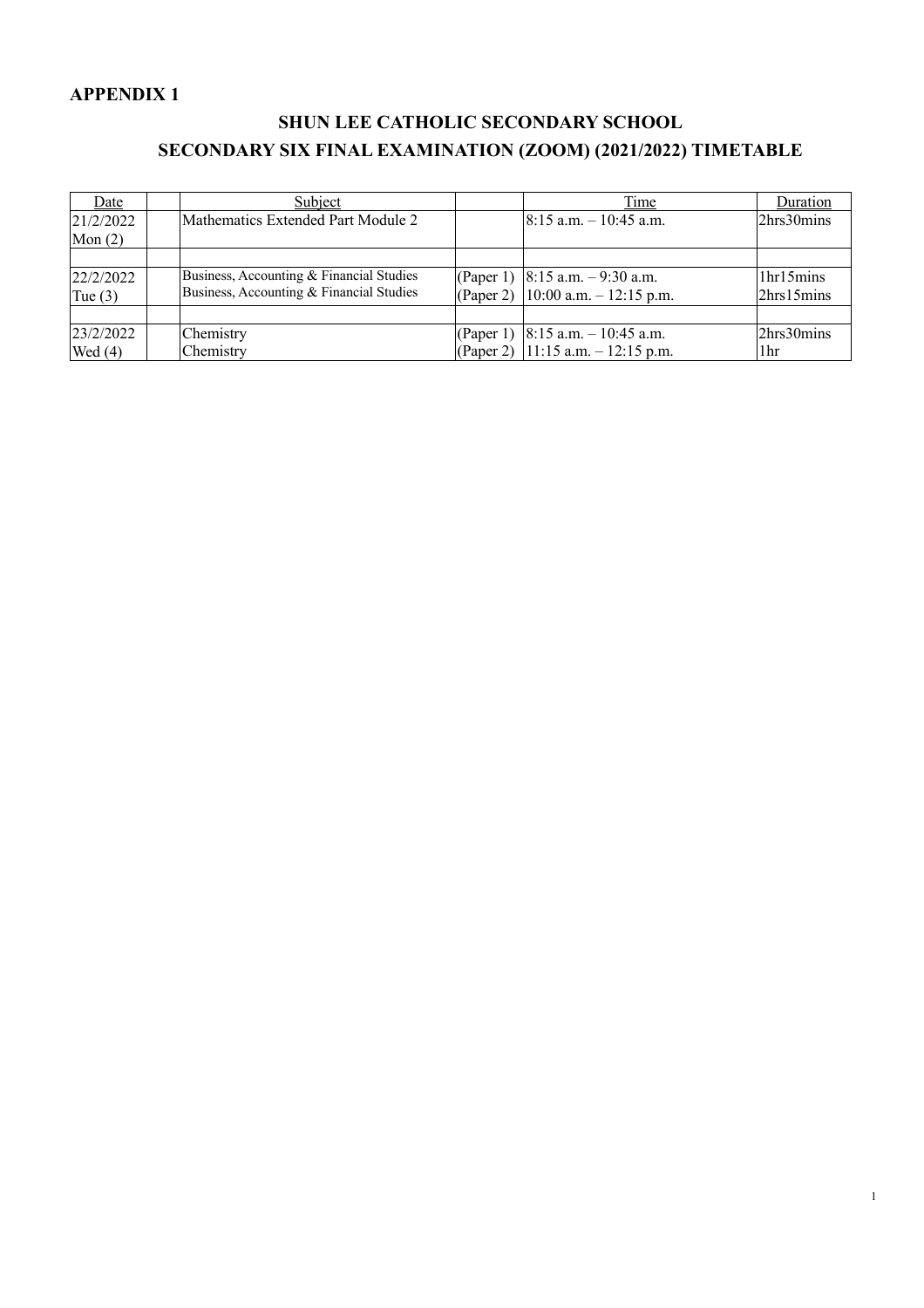#### **6A MOCK EXAM DISCUSSION (ZOOM) 2021-2022**

|                                       | MAR 1                                                                                      | MAR <sub>2</sub>                                                                                 | MAR <sub>3</sub>                                                             | MAR 4                                                                                            |
|---------------------------------------|--------------------------------------------------------------------------------------------|--------------------------------------------------------------------------------------------------|------------------------------------------------------------------------------|--------------------------------------------------------------------------------------------------|
|                                       | Day 2 (TUE)                                                                                | Day 3 (WED)                                                                                      | Day 4 (THUR)                                                                 | Day 5 (FRI)                                                                                      |
| 07:55 am<br>08:15 am                  |                                                                                            |                                                                                                  |                                                                              |                                                                                                  |
| 08:15 am<br>$-08:45$ am               | <b>ENG WLY</b>                                                                             | <b>ENG WLY</b>                                                                                   | <b>MATH YPH</b>                                                              | <b>CHIN LKP</b>                                                                                  |
| 08:45 am<br>$-09:15$ am               | <b>ENG WLY</b>                                                                             | <b>ENG WLY</b>                                                                                   | <b>MATH YPH</b>                                                              | <b>CHIN LKP</b>                                                                                  |
| 09:15 am<br>09:30 am                  |                                                                                            |                                                                                                  |                                                                              |                                                                                                  |
| 09:30 am<br>$-10:00$ am               | LIBS Paper 1<br>(LHT, MHY, WCS)                                                            | (E1)<br><b>BIO MLY</b><br><b>ECON HMK</b><br><b>ERS WKW</b><br><b>HIST WCS</b><br><b>ICT PCW</b> | <b>MATH YPH</b>                                                              | (E1)<br><b>BIO MLY</b><br><b>ECON HMK</b><br><b>ERS WKW</b><br><b>HIST WCS</b><br><b>ICT PCW</b> |
| 10:00 am<br>$-10:30$ am               | LIBS Paper 1<br>(LHT, MHY, WCS)                                                            | (E1)<br><b>BIO MLY</b><br><b>ECON HMK</b><br><b>ERS WKW</b><br><b>HIST WCS</b><br><b>ICT PCW</b> | <b>MATH YPH</b>                                                              | (E1)<br><b>BIO MLY</b><br><b>ECON HMK</b><br><b>ERS WKW</b><br><b>HIST WCS</b><br><b>ICT PCW</b> |
| 10:30 am<br>- 10:45 am                |                                                                                            |                                                                                                  |                                                                              |                                                                                                  |
| 10:45 am<br>$-11:15$ am               | LIBS Paper 2<br>(LHT, MHY, WCS)                                                            | <b>MATH YPH</b>                                                                                  | (E2)<br><b>BAFS LTK</b><br>CHIS LWY<br><b>GEOG LMT</b><br>PHY LCS<br>VAD WSC | <b>CHIN LKP</b>                                                                                  |
| $11:15$ am<br>$-11:45$ am             | LIBS Paper 2<br>(LHT, MHY, WCS)                                                            | <b>MATH YPH</b>                                                                                  | (E2)<br><b>BAFS LTK</b><br>CHIS LWY<br><b>GEOG LMT</b><br>PHY LCS<br>VAD WSC | <b>CHIN LKP</b>                                                                                  |
| 11:45 am<br>12:00 pm                  |                                                                                            |                                                                                                  |                                                                              |                                                                                                  |
| 12:00 pm<br>$-12:30$ pm               | <b>CHIN LKP</b>                                                                            | <b>CHIN LKP</b>                                                                                  | <b>ENG WLY</b>                                                               | <b>ENG WLY</b>                                                                                   |
| 12:30 pm<br>$-01:00$ pm               | (E2)<br><b>BAFS LTK</b><br><b>CHIS LWY</b><br><b>GEOG LMT</b><br><b>PHY LCS</b><br>VAD WSC | <b>CHIN LKP</b>                                                                                  | <b>ENG WLY</b>                                                               | <b>ENG WLY</b>                                                                                   |
| 01:00 pm<br>$-01:30$ pm               | (E2)<br><b>BAFS LTK</b><br><b>CHIS LWY</b><br><b>GEOG LMT</b><br>PHY LCS<br>VAD WSC        | <b>CHIN LKP</b>                                                                                  | <b>ENG WLY</b>                                                               | <b>Prayer Service</b><br>& Form Period<br>(HMK, YPH)                                             |
| Afternoon<br>Zoom 03:00<br>pm-0500 pm | Reserved for<br>Language<br>Subjects                                                       | Reserved for<br>E1/ E2                                                                           | Reserved for M2                                                              | Reserved for M2                                                                                  |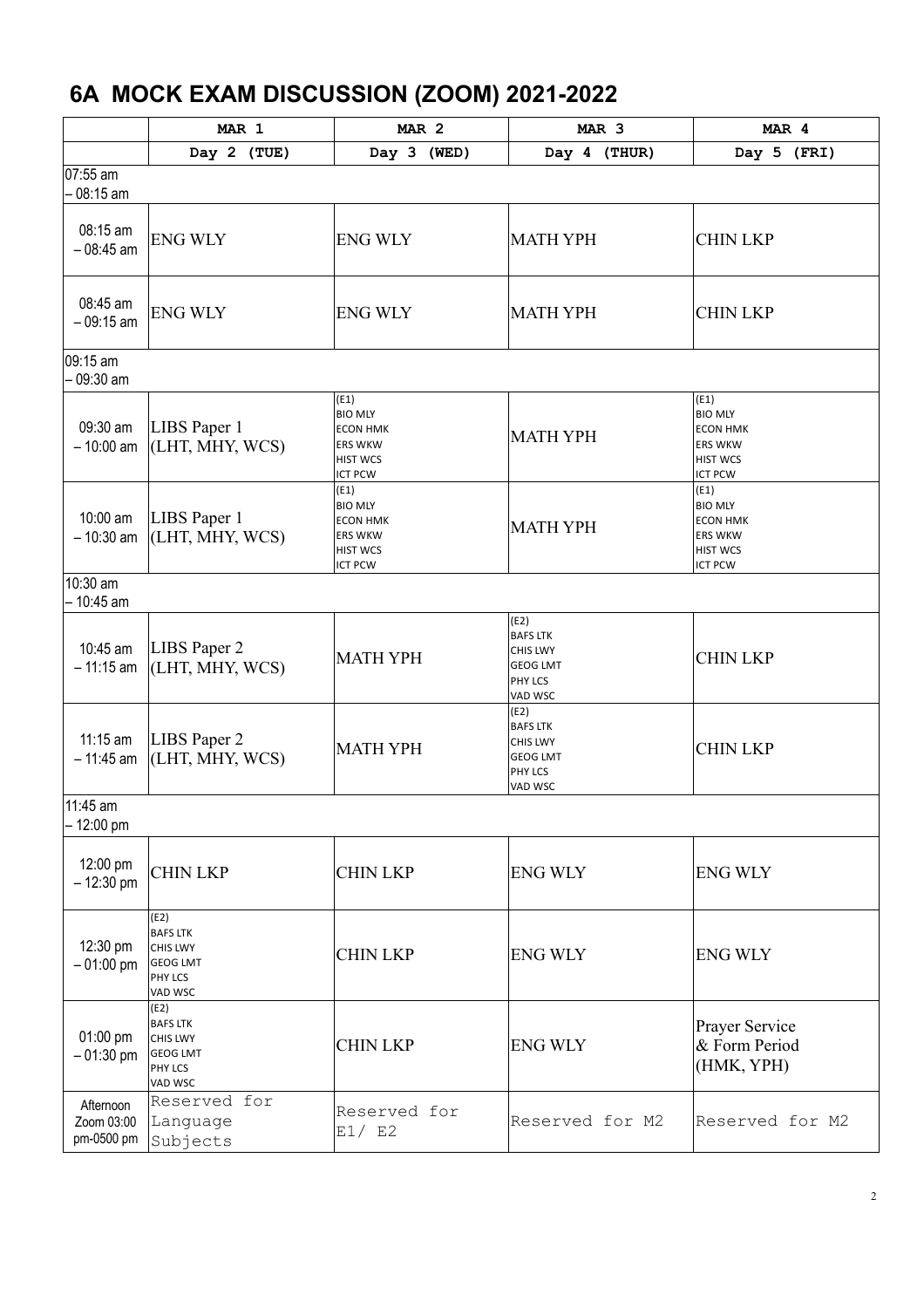# **6B MOCK EXAM DISCUSSION (ZOOM) 2021-2022**

|                                       | MAR 1                                                                        | MAR <sub>2</sub>                                                                                 | MAR <sub>3</sub>                                                                    | MAR 4                                                                                            |
|---------------------------------------|------------------------------------------------------------------------------|--------------------------------------------------------------------------------------------------|-------------------------------------------------------------------------------------|--------------------------------------------------------------------------------------------------|
|                                       | Day 2 (TUE)                                                                  | Day 3 (WED)                                                                                      | Day 4 (THUR)                                                                        | Day 5 (FRI)                                                                                      |
| 07:55 am<br>$-08:15$ am               |                                                                              |                                                                                                  |                                                                                     |                                                                                                  |
| 08:15 am<br>$-08:45$ am               | <b>CHIN CKC</b>                                                              | <b>ENG NKY</b>                                                                                   | <b>CHIN CKC</b>                                                                     | $(3-E)$<br><b>BAFS LKY</b><br>CHEM CKY<br>ECON OCM                                               |
| 08:45 am<br>$-09:15$ am               | <b>CHIN CKC</b>                                                              | <b>ENG NKY</b>                                                                                   | <b>CHIN CKC</b>                                                                     | $(3-E)$<br><b>BAFS LKY</b><br><b>CHEM CKY</b><br><b>ECON OCM</b>                                 |
| 09:15 am<br>$-09:30$ am               |                                                                              |                                                                                                  |                                                                                     |                                                                                                  |
| 09:30 am<br>$-10:00$ am               | LIBS Paper 1<br>(LHT, MHY, WCS)                                              | (E1)<br><b>BIO MLY</b><br><b>ECON HMK</b><br><b>ERS WKW</b><br><b>HIST WCS</b><br><b>ICT PCW</b> | $(3-E)$<br><b>BAFS LKY</b><br><b>CHEM CKY</b><br><b>ECON OCM</b>                    | (E1)<br><b>BIO MLY</b><br><b>ECON HMK</b><br><b>ERS WKW</b><br><b>HIST WCS</b><br><b>ICT PCW</b> |
| 10:00 am<br>$-10:30$ am               | LIBS Paper 1<br>(LHT, MHY, WCS)                                              | (E1)<br><b>BIO MLY</b><br><b>ECON HMK</b><br><b>ERS WKW</b><br><b>HIST WCS</b><br><b>ICT PCW</b> | $(3-E)$<br><b>BAFS LKY</b><br><b>CHEM CKY</b><br><b>ECON OCM</b>                    | (E1)<br><b>BIO MLY</b><br><b>ECON HMK</b><br><b>ERS WKW</b><br><b>HIST WCS</b><br><b>ICT PCW</b> |
| 10:30 am<br>$-10:45$ am               |                                                                              |                                                                                                  |                                                                                     |                                                                                                  |
| 10:45 am<br>$-11:15$ am               | LIBS Paper 2<br>(LHT, MHY, WCS)                                              | <b>MATH KWL</b>                                                                                  | (E2)<br><b>BAFS LTK</b><br><b>CHIS LWY</b><br><b>GEOG LMT</b><br>PHY LCS<br>VAD WSC | <b>ENG NKY</b>                                                                                   |
| 11:15 am<br>$-11:45$ am               | LIBS Paper 2<br>(LHT, MHY, WCS)                                              | <b>MATH KWL</b>                                                                                  | (E2)<br><b>BAFS LTK</b><br>CHIS LWY<br><b>GEOG LMT</b><br>PHY LCS<br>VAD WSC        | <b>ENG NKY</b>                                                                                   |
| 11:45 am<br>$-12:00$ pm               |                                                                              |                                                                                                  |                                                                                     |                                                                                                  |
| 12:00 pm<br>$-12:30$ pm               | <b>CHIN CKC</b>                                                              | <b>MATH KWL</b>                                                                                  | <b>ENG NKY</b>                                                                      | <b>MATH KWL</b>                                                                                  |
| 12:30 pm<br>$-01:00$ pm               | (E2)<br><b>BAFS LTK</b><br>CHIS LWY<br><b>GEOG LMT</b><br>PHY LCS<br>VAD WSC | <b>CHIN CKC</b>                                                                                  | <b>ENG NKY</b>                                                                      | <b>MATH KWL</b>                                                                                  |
| 01:00 pm<br>$-01:30$ pm               | (E2)<br><b>BAFS LTK</b><br>CHIS LWY<br><b>GEOG LMT</b><br>PHY LCS<br>VAD WSC | <b>CHIN CKC</b>                                                                                  | <b>ENG NKY</b>                                                                      | Prayer Service<br>& Form Period<br>(NKY, LCS)                                                    |
| Afternoon<br>Zoom 03:00<br>pm-0500 pm | Reserved for<br>Language<br>Subjects                                         | Reserved for<br>E1/ E2                                                                           | Reserved for M2                                                                     | Reserved for M2                                                                                  |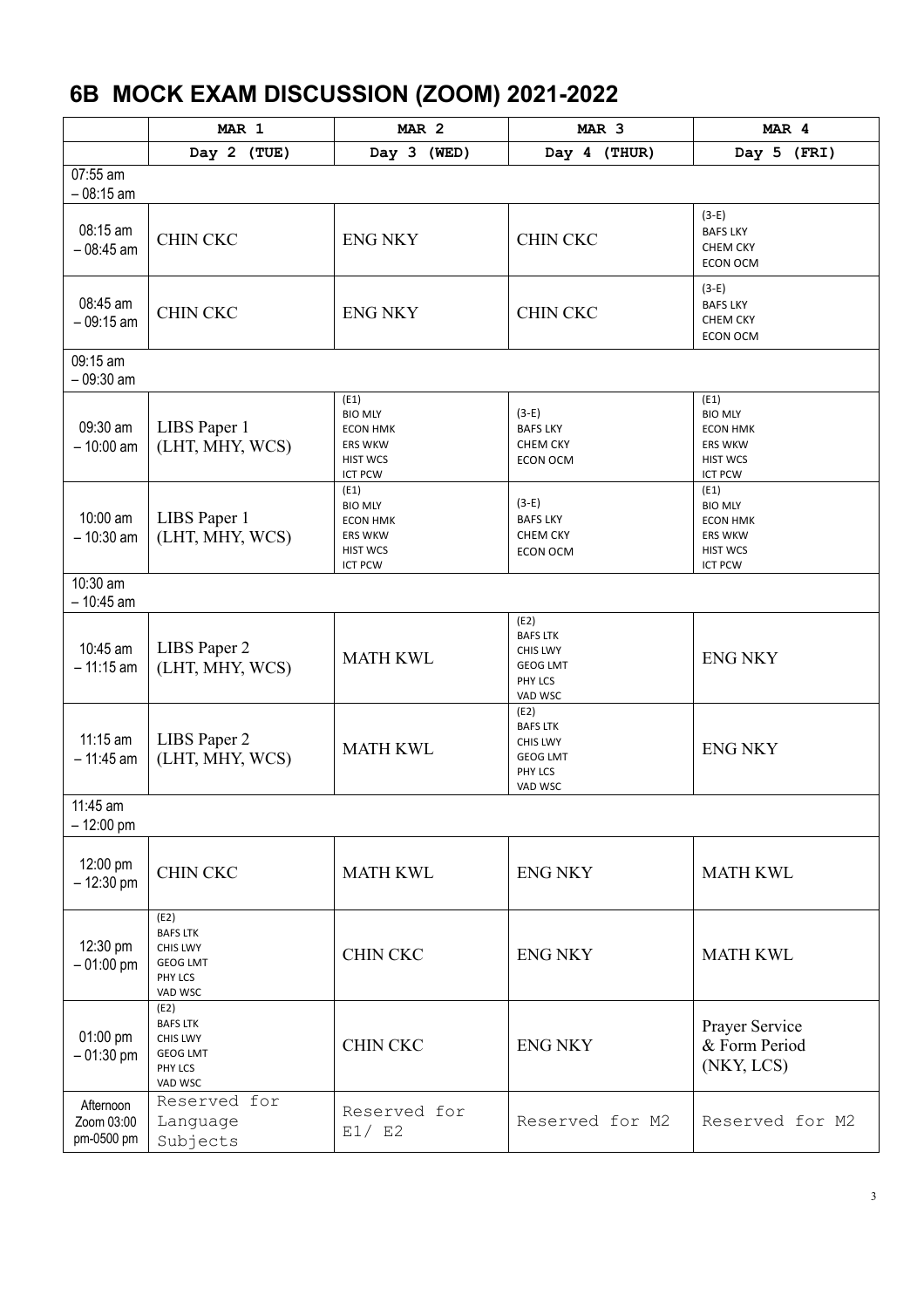# **6C MOCK EXAM DISCUSSION (ZOOM) 2021-2022**

|                                       | MAR 1                                                                        | MAR <sub>2</sub>                                                                                 | MAR <sub>3</sub>                                                                    | MAR 4                                                                                            |
|---------------------------------------|------------------------------------------------------------------------------|--------------------------------------------------------------------------------------------------|-------------------------------------------------------------------------------------|--------------------------------------------------------------------------------------------------|
|                                       | Day 2 (TUE)                                                                  | Day 3 (WED)                                                                                      | Day 4 (THUR)                                                                        | Day 5 (FRI)                                                                                      |
| 07:55 am<br>$-08:15$ am               |                                                                              |                                                                                                  |                                                                                     |                                                                                                  |
| 08:15 am<br>$-08:45$ am               | <b>CHIN KTM</b>                                                              | <b>ENG CJM</b>                                                                                   | <b>CHIN KTM</b>                                                                     | <b>MATH LSC</b>                                                                                  |
| 08:45 am<br>$-09:15$ am               | <b>CHIN KTM</b>                                                              | <b>ENG CJM</b>                                                                                   | <b>CHIN KTM</b>                                                                     | <b>MATH LSC</b>                                                                                  |
| 09:15 am<br>$-09:30$ am               |                                                                              |                                                                                                  |                                                                                     |                                                                                                  |
| 09:30 am<br>$-10:00$ am               | LIBS Paper 1<br>(LHT, MHY, WCS)                                              | (E1)<br><b>BIO MLY</b><br><b>ECON HMK</b><br><b>ERS WKW</b><br><b>HIST WCS</b><br><b>ICT PCW</b> | <b>ENG CJM</b>                                                                      | (E1)<br><b>BIO MLY</b><br><b>ECON HMK</b><br><b>ERS WKW</b><br><b>HIST WCS</b><br><b>ICT PCW</b> |
| 10:00 am<br>$-10:30$ am               | LIBS Paper 1<br>(LHT, MHY, WCS)                                              | (E1)<br><b>BIO MLY</b><br><b>ECON HMK</b><br><b>ERS WKW</b><br><b>HIST WCS</b><br><b>ICT PCW</b> | <b>ENG CJM</b>                                                                      | (E1)<br><b>BIO MLY</b><br><b>ECON HMK</b><br><b>ERS WKW</b><br><b>HIST WCS</b><br><b>ICT PCW</b> |
| 10:30 am<br>- 10:45 am                |                                                                              |                                                                                                  |                                                                                     |                                                                                                  |
| 10:45 am<br>$-11:15$ am               | LIBS Paper 2<br>(LHT, MHY, WCS)                                              | <b>ENG CJM</b>                                                                                   | (E2)<br><b>BAFS LTK</b><br><b>CHIS LWY</b><br><b>GEOG LMT</b><br>PHY LCS<br>VAD WSC | <b>MATH LSC</b>                                                                                  |
| $11:15$ am<br>$-11:45$ am             | LIBS Paper 2<br>(LHT, MHY, WCS)                                              | <b>ENG CJM</b>                                                                                   | (E2)<br><b>BAFS LTK</b><br><b>CHIS LWY</b><br><b>GEOG LMT</b><br>PHY LCS<br>VAD WSC | <b>MATH LSC</b>                                                                                  |
| 11:45 am<br>$-12:00$ pm               |                                                                              |                                                                                                  |                                                                                     |                                                                                                  |
| 12:00 pm<br>$-12:30$ pm               | <b>CHIN KTM</b>                                                              | <b>CHIN KTM</b>                                                                                  | <b>ENG CJM</b>                                                                      | <b>ENG CJM</b>                                                                                   |
| 12:30 pm<br>$-01:00$ pm               | (E2)<br><b>BAFS LTK</b><br>CHIS LWY<br><b>GEOG LMT</b><br>PHY LCS<br>VAD WSC | <b>CHIN KTM</b>                                                                                  | <b>MATH LSC</b>                                                                     | <b>ENG CJM</b>                                                                                   |
| 01:00 pm<br>$-01:30$ pm               | (E2)<br><b>BAFS LTK</b><br>CHIS LWY<br><b>GEOG LMT</b><br>PHY LCS<br>VAD WSC | <b>CHIN KTM</b>                                                                                  | <b>MATH LSC</b>                                                                     | Prayer Service<br>& Form Period<br>(LSC, CJM)                                                    |
| Afternoon<br>Zoom 03:00<br>pm-0500 pm | Reserved for<br>Language<br>Subjects                                         | Reserved for<br>E1/ E2                                                                           | Reserved for M2                                                                     | Reserved for M2                                                                                  |